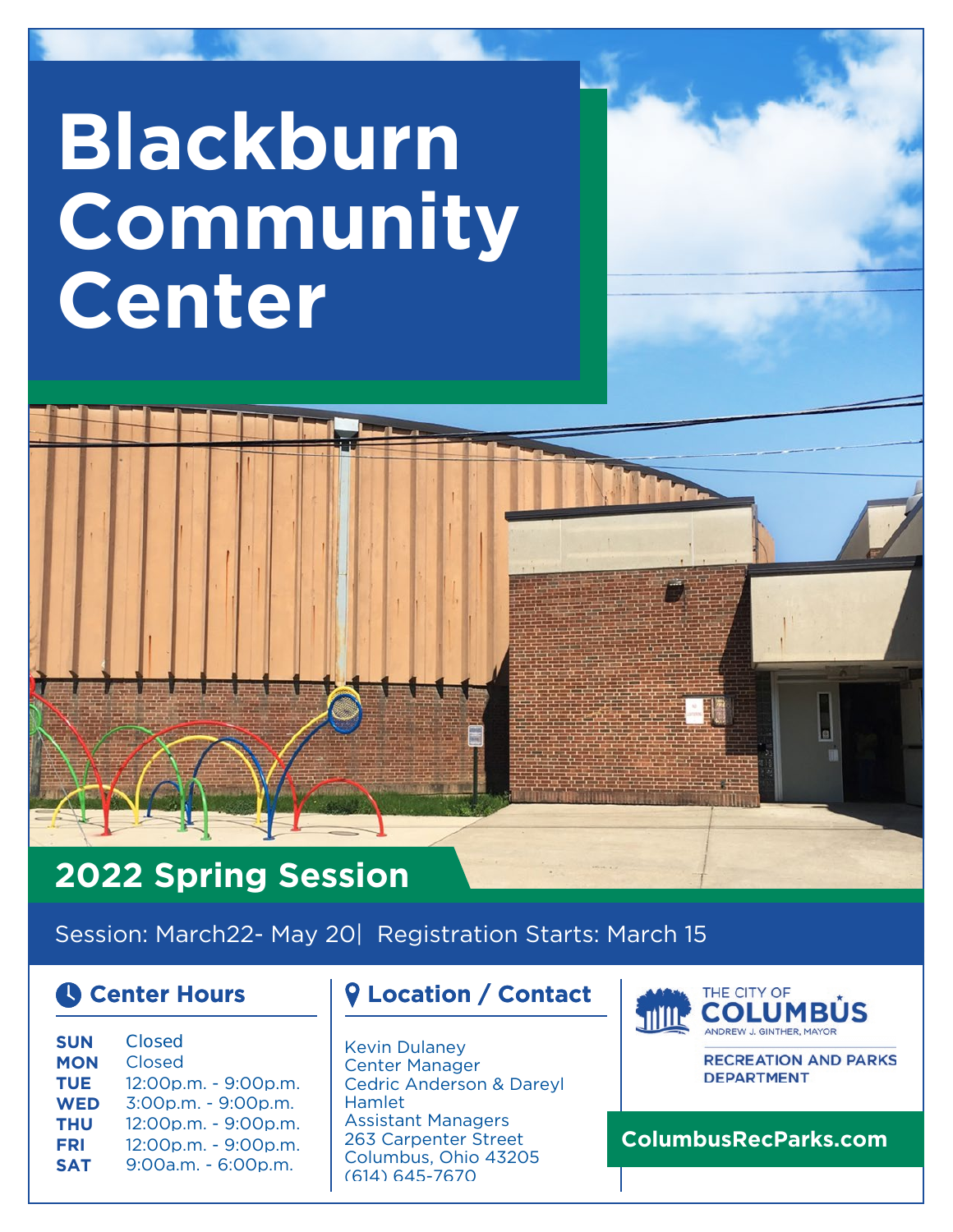### **Program Schedule**



#### **Blackburn Center of Opportunity**

|                                       |             |               | <b>Tuesday</b>  |                |                        |      |
|---------------------------------------|-------------|---------------|-----------------|----------------|------------------------|------|
| Program                               | <b>Ages</b> | <b>Time</b>   | <b>Location</b> | <b>Class #</b> | <b>Instructor</b>      | Fee  |
| <b>Preschool Movement</b>             | $3 - 6$     | 1:00 1:45     | Gym             | 85224          | Kara                   |      |
| Line Dance                            | $18 +$      | $2:00 - 4:00$ | Auditorium      | 85225          | Cheyenne               |      |
| Homework Help                         | $6 - 17$    | $3:30 - 5:30$ | Classroom       | 85226          | <b>Blackburn Staff</b> |      |
| Arts & Crafts                         | $8 - 12$    | $4:00 - 5:00$ | Art Room        | 85228          | Kara                   |      |
| Artist Development / Karaoke          | All         | $4:00 - 6:00$ | Auditorium      | 85229          | Cheyenne               |      |
| <b>Flag Football Practice</b>         | All         | $4:30 - 5:30$ | Gym             | 85230          | Dareyl                 |      |
| <b>Track</b>                          | $6 - 12$    | $4:30 - 5:30$ | Gym             | 85232          | Airrion                |      |
| Lunch                                 | $6 - 18$    | $5:30 - 6:30$ | Classroom       |                | Anderson               |      |
| <b>Basketball Skills &amp; Drills</b> | $6 - 14$    | $5:30 - 6:30$ | Gym             | 85231          | McHale                 |      |
| <b>Board Games</b>                    | $13 - 17$   | $6:00 - 7:00$ | Classroom       | 85233          | <b>Blackburn Staff</b> |      |
| Teen Impact Program                   | $13 - 17$   | $6:00 - 8:00$ | Linden Rec      | 84376          | Dareyl                 |      |
| <b>Teen Fitness</b>                   | $13 - 17$   | $6:00 - 7:00$ | Weight room     | 85234          | Airrion                |      |
| <b>Adult Fitness (Fitness Pass</b>    |             |               |                 |                |                        |      |
| Required)                             | $18 +$      | $7:00 - 8:00$ | Weight Room     | 85239          | Airrion                | \$15 |
|                                       |             |               | Wednesday       |                |                        |      |
| Program                               | <b>Ages</b> | <b>Time</b>   | <b>Location</b> | Class #        | <b>Instructor</b>      | Fee  |
| Line Dance                            | $18+$       | $1:00 - 3:00$ | Auditorium      | 85240          | Bernard                |      |
| Homework Help                         | $6 - 17$    | $3:00 - 6:00$ | Classroom       | 85226          | <b>Blackburn Staff</b> |      |
| Intro to Theater                      | $8 - 14$    | $4:00 - 6:00$ | Auditorium      | 85241          | Cheyenne               |      |
| <b>Flag Football Practice</b>         | $8 - 13$    | $4:30 - 5:30$ | Gym             | 85230          | Dareyl                 |      |
| Hip - Hop Dance                       | $8 - 14$    | $4:30 - 5:30$ | Classroom 2     | 85242          | Sukiya                 |      |
| <b>Track</b>                          | $6 - 12$    | 4:30 - 5:30   | Gym             | 85232          | Airrion                |      |
| Lunch                                 | $6 - 18$    | $5:30 - 6:30$ | Classroom       |                | Anderson               |      |
| <b>Basketball Skills &amp; Drills</b> | $6 - 14$    | $5:30 - 6:30$ | Gym             | 85231          | McHale                 |      |
| Art                                   | $6 - 12$    | $5:30-7:00$   | Art Room        | 85624          | Dareyl                 |      |
| <b>Teen Fitness</b>                   | $13 - 17$   | $6:00 - 7:00$ | Weight Room     | 85243          | Airrion                |      |
| Line Dance                            | $18+$       | $6:00 - 7:30$ | Auditorium      | 85244          | Arnold                 | \$15 |
| Teen Art                              | $13 - 17$   | $7:00 - 8:00$ | Art Room        | 85263          | McHale                 |      |
| <b>Adult Fitness (Fitness Pass</b>    |             |               |                 |                |                        |      |
| Required)                             | $18+$       | $7:00 - 8:00$ | Weight Room     | 85239          | Airrion                |      |
|                                       |             |               | <b>Thursday</b> |                |                        |      |
| Program                               | <b>Ages</b> | <b>Time</b>   | <b>Location</b> | Class #        | <b>Instructor</b>      | Fee  |
| <b>Preschool Movement</b>             | $3 - 6$     | 1:00 1:45     | Gym             | 85224          | Kara                   |      |
| Line Dance                            | $18+$       | $2:00 - 4:00$ | Auditorium      | 85225          | Cheyenne               |      |
| Homework Help                         | $6 - 17$    | $3:30 - 5:30$ | Classroom       | 85226          | <b>Blackburn Staff</b> |      |
| Arts & Crafts                         | $8 - 12$    | $4:00 - 5:00$ | Art Room        | 85228          | Kara                   |      |
| Artist Development / Karaoke          | All         | $4:00 - 6:00$ | Auditorium      | 85229          | Cheyenne               |      |
| <b>Flag Football Practice</b>         | All         | $4:30 - 5:30$ | Gym             | 85230          | Dareyl                 |      |
| <b>Track</b>                          | $6 - 12$    | $4:30 - 5:30$ | Gym             | 85232          | Airrion                |      |
| Lunch                                 | $6 - 18$    | $5:30 - 6:30$ | Classroom       |                | Anderson               |      |
| <b>Basketball Skills &amp; Drills</b> | $6 - 14$    | $5:30 - 6:30$ | Gym             | 85231          | McHale                 |      |
| <b>Board Games</b>                    | $13 - 17$   | $6:00 - 7:00$ | Classroom       | 85233          | <b>Blackburn Staff</b> |      |
| <b>Teen Fitness</b>                   | $13 - 17$   | $6:00 - 7:00$ | Weight room     | 85234          | Airrion                |      |



DEPARTMENT



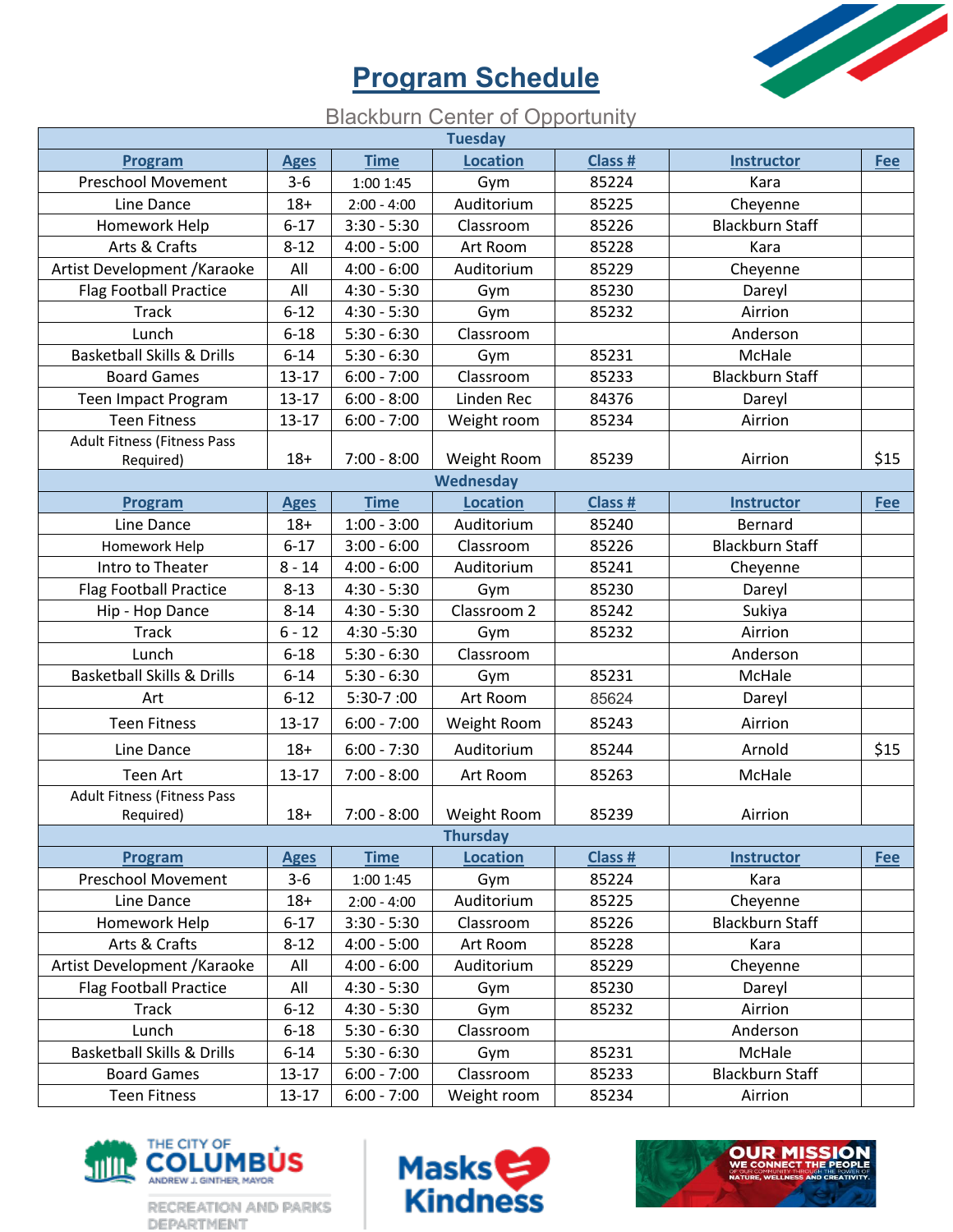

#### **Program Schedule**

Blackburn Center of Opportunity

| <b>Adult Fitness (Fitness Pass</b> |             |                |                 |         |                   |            |  |
|------------------------------------|-------------|----------------|-----------------|---------|-------------------|------------|--|
| Required)                          | $18+$       | $7:00 - 8:00$  | Weight Room     | 85239   | Airrion           | \$15       |  |
| <b>Friday</b>                      |             |                |                 |         |                   |            |  |
| Program                            | <b>Ages</b> | <b>Time</b>    | <b>Location</b> | Class # | <b>Instructor</b> | <b>Fee</b> |  |
| <b>Card Games for Seniors</b>      | $50+$       | $12:00 - 2:30$ | Classroom 1     | 85309   | Open              |            |  |
| Preschool Art                      | $3-6$       | $12:30 - 1:00$ | Art Room        | 85312   | Dareyl            |            |  |
| Homework Help                      | $6 - 17$    | $3:30 - 6:00$  | Classroom       | 85226   | Open              |            |  |
| Arts & Crafts                      | $6 - 12$    | 4:00-5:00      | Art Room        | 85228   | Kara              |            |  |
| Intro to Theater                   | $8 - 14$    | $4:00 - 6:00$  | Auditorium      | 85241   | Cheyenne          |            |  |
| Hip - Hop Dance                    | $8 - 14$    | $5:00 - 6:00$  | Classroom       | 85242   | Sukiya            |            |  |
| Lunch                              | $6 - 18$    | 5:30-6:30      | Classroom       |         |                   |            |  |
| <b>Board Games</b>                 | $10 - 14$   | $5:30 - 6:30$  | Classroom       | 85233   | Dareyl            |            |  |
| <b>Girls Basketball Clinic</b>     | $8 - 14$    | $6:00 - 7:00$  | Gym             | 85256   | McHale            |            |  |
| Teen Art                           | $13 - 17$   | $7:00 - 8:00$  | Art Room        | 85263   | McHale            |            |  |
| <b>Saturday</b>                    |             |                |                 |         |                   |            |  |
| Program                            | <b>Ages</b> | <b>Time</b>    | <b>Location</b> | Class # | <b>Instructor</b> | <b>Fee</b> |  |
| Adult Pickle ball (Sports Pass     |             |                |                 |         |                   |            |  |
| Required)                          | $18+$       | $9:30 - 11:30$ | Gym             | 85245   | Anderson          | \$10       |  |
| Intro to Spike ball                | $10 - 14$   | 11:30-12:30    | Auditorium      | 85246   | Dareyl            |            |  |
| <b>Teen Fitness</b>                | 13-18       | $1:00 - 3:00$  | Weight Room     | 85234   | Airrion           |            |  |
| <b>Board Games</b>                 | $13 - 17$   | $1:00 - 2:00$  | Classroom       | 85233   | Dareyl            |            |  |
| <b>Sports Specialty Class</b>      | $6 - 17$    | $3:00 - 5:00$  | Weight Room     | 85247   | Airrion           |            |  |

Open Fitness

**Tuesday- Friday:** 12:00p - 3:30p | **3:30p-4:30p (Cleaning)** | 4:30p-8:00p Saturday: 9:30a- 12:30pm **12:30p-1:30p (Cleaning)** 3:30 - 5:00